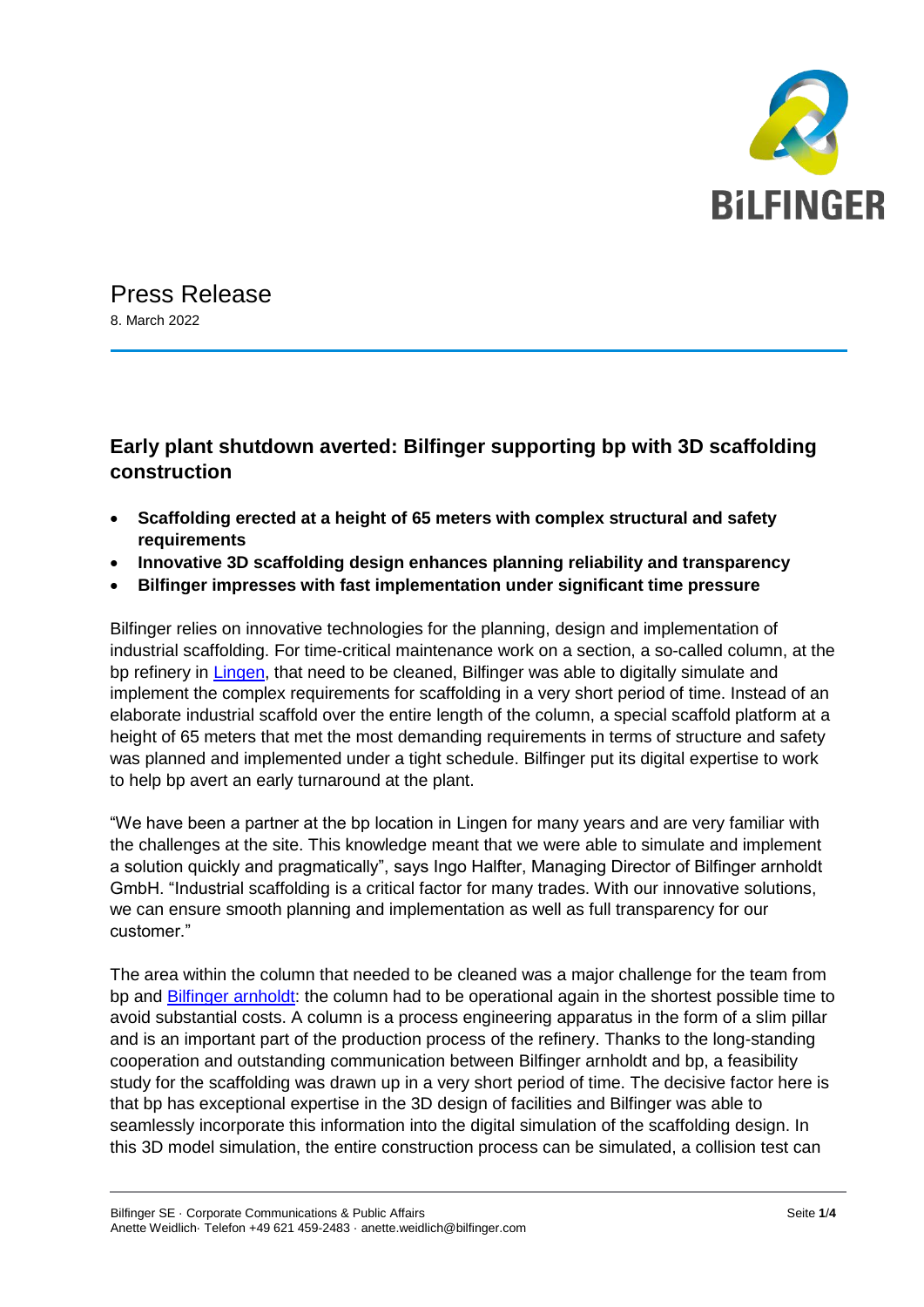

be carried out or material lists can be created for logistical planning and costing. The virtual preliminary planning using CAD software and the digital transfer of the data into a structural analysis program for the precise calculation of the maximum loads were particularly helpful in this project. It was only through simulation that the exact position of the scaffold legs and the weight of the structure with intelligent load distribution could be determined and the scaffold finally made available in the shortest possible time.

"Thanks to the long and close cooperation with Bilfinger, we were able to quickly work out a joint solution. Our requirements for the scaffold construction and the timeframe did not make things easy, but Bilfinger was able to step up quickly and deliver an innovative solution," says Sarah Morris, Shift Superintendent at bp Lingen.

"The required construction was so complex that at the beginning it was not clear whether it was even possible. A credible feasibility study could only be implemented on the basis of digital simulation. This approach facilitates completely new solutions in scaffolding construction", explains Marcel van Helden, the responsible Project Manager at Bilfinger arnholdt.

In addition to 3D simulation for feasibility studies of complex industrial scaffolding, Bilfinger uses various digital approaches to continuously optimize scaffolding construction. The bp refinery in Rotterdam uses Bilfinger's [Client Portal](https://youtu.be/Uv9G6aGqDOU) to maintain a real-time digital overview of the amount of scaffolding on site. The Client Portal can be used to view all relevant scaffolding data, including scaffolding specifications, financial contract agreements and an overview of scaffolding locations. The focus is on transparency and efficiency. Scaffolding is used by various trades and can be a crucial cost item in plant construction and maintenance. The transparency created helps to ensure that that any unused scaffolding is dismantled in good time – thereby saving costs.

Bilfinger has been supporting bp worldwide for almost a decade in various services including maintenance, plant automation, industrial scaffolding, insulation technology, safety consulting, pipe construction and furnace fabrication.

[Bilfinger arnholdt](https://www.arnholdt.bilfinger.com/) looks back on more than 115 years of company history as one of Germany's leading industrial scaffolding service providers. The company, which specializes in industrial and specialty scaffolding, in height access technology, insulation technology and corrosion protection employs over 1,500 people at its headquarters in Oberhausen and its seven other branches in Germany.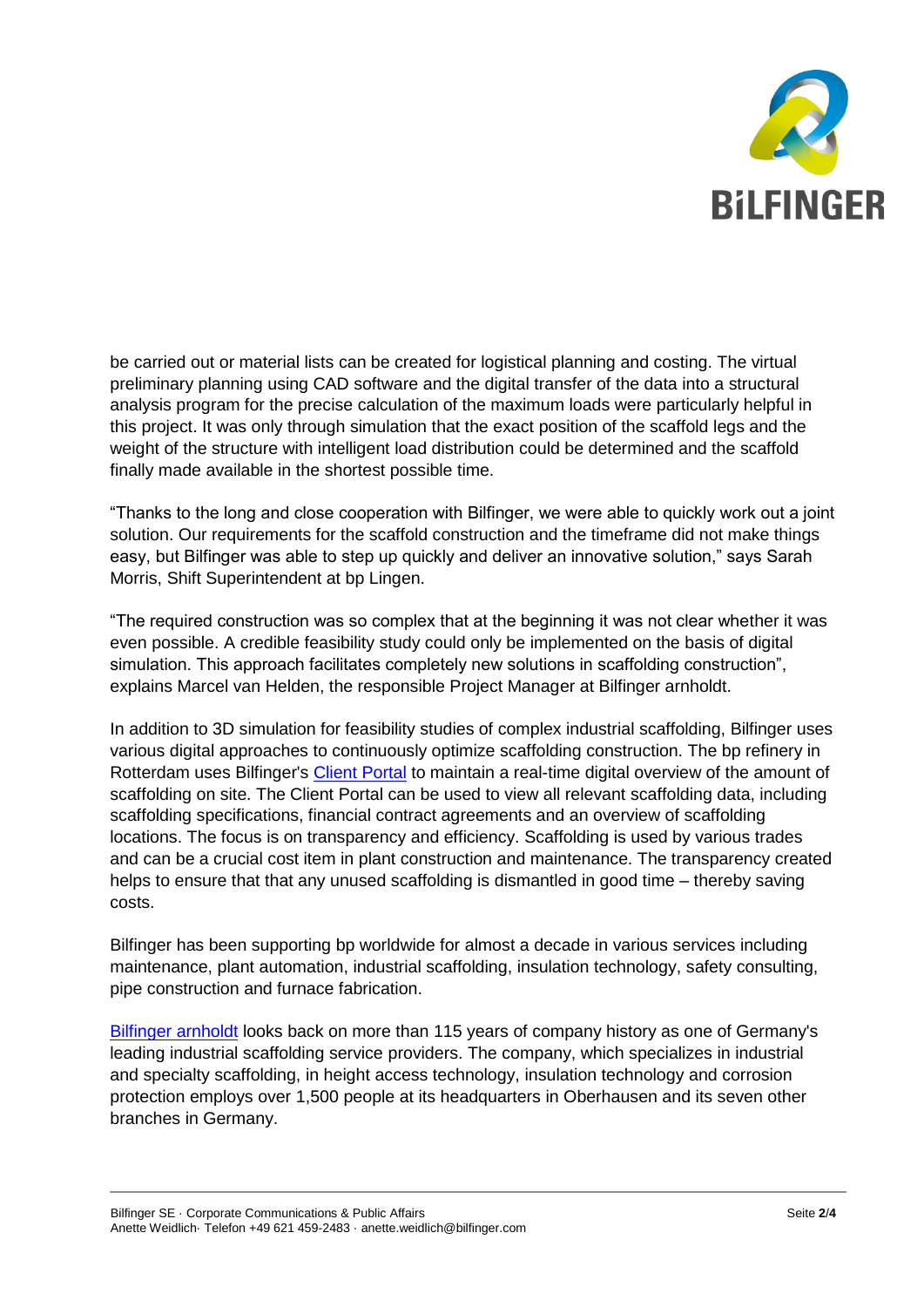



Bild 1: Aerial panorama of the bp refinery in Lingen, Copyright: BP Europa SE



Bild 2: Using 3D scaffolding design, it was possible to precisely plan the unusual scaffolding construction at a height of 65 meters